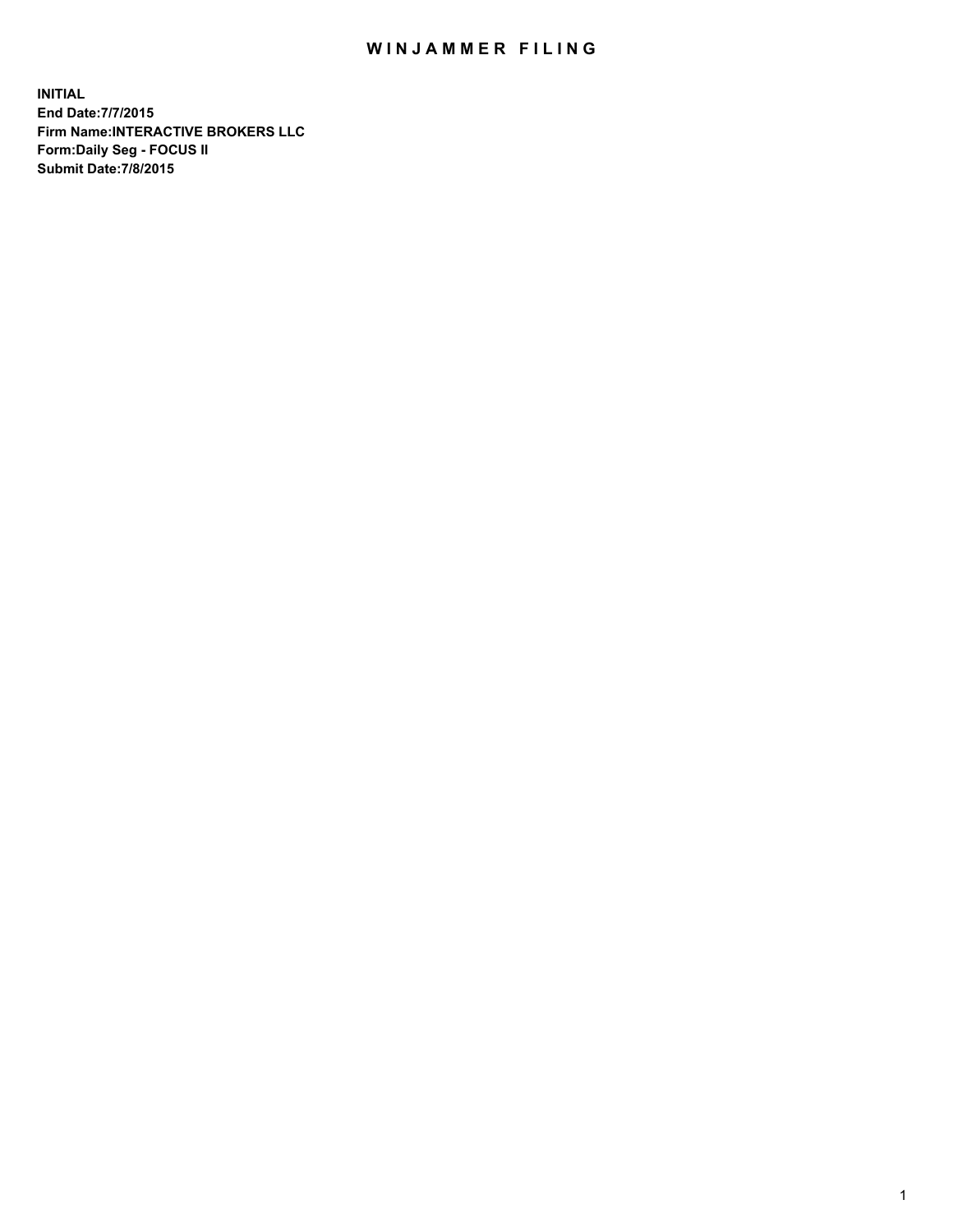## **INITIAL End Date:7/7/2015 Firm Name:INTERACTIVE BROKERS LLC Form:Daily Seg - FOCUS II Submit Date:7/8/2015 Daily Segregation - Cover Page**

| Name of Company<br><b>Contact Name</b><br><b>Contact Phone Number</b><br><b>Contact Email Address</b>                                                                                                                                                                                                                          | <b>INTERACTIVE BROKERS LLC</b><br><b>Michael Ellman</b><br>203-422-8926<br>mellman@interactivebrokers.co<br>$\mathbf{m}$ |
|--------------------------------------------------------------------------------------------------------------------------------------------------------------------------------------------------------------------------------------------------------------------------------------------------------------------------------|--------------------------------------------------------------------------------------------------------------------------|
| FCM's Customer Segregated Funds Residual Interest Target (choose one):<br>a. Minimum dollar amount: ; or<br>b. Minimum percentage of customer segregated funds required:% ; or<br>c. Dollar amount range between: and; or<br>d. Percentage range of customer segregated funds required between:% and%.                         | $\overline{\mathbf{0}}$<br>0<br>155,000,000 245,000,000<br>0 <sub>0</sub>                                                |
| FCM's Customer Secured Amount Funds Residual Interest Target (choose one):<br>a. Minimum dollar amount: ; or<br>b. Minimum percentage of customer secured funds required:%; or<br>c. Dollar amount range between: and; or<br>d. Percentage range of customer secured funds required between: % and %.                          | $\underline{\mathbf{0}}$<br>0<br>80,000,000 120,000,000<br>0 <sub>0</sub>                                                |
| FCM's Cleared Swaps Customer Collateral Residual Interest Target (choose one):<br>a. Minimum dollar amount: ; or<br>b. Minimum percentage of cleared swaps customer collateral required:% ; or<br>c. Dollar amount range between: and; or<br>d. Percentage range of cleared swaps customer collateral required between:% and%. | $\overline{\mathbf{0}}$<br>$\overline{\mathbf{0}}$<br>0 <sub>0</sub><br>0 <sup>0</sup>                                   |

Attach supporting documents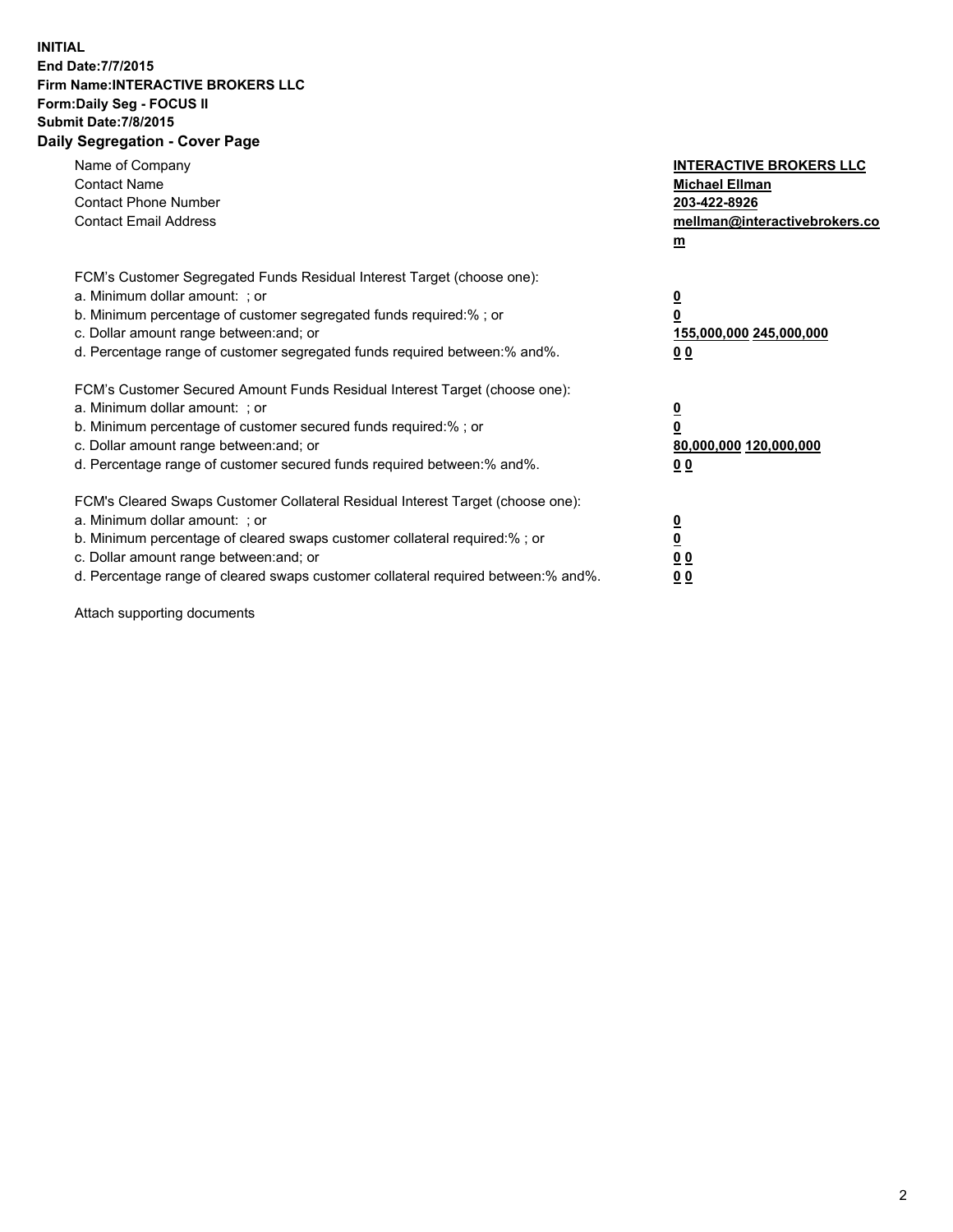## **INITIAL End Date:7/7/2015 Firm Name:INTERACTIVE BROKERS LLC Form:Daily Seg - FOCUS II Submit Date:7/8/2015 Daily Segregation - Secured Amounts**

|     | Foreign Futures and Foreign Options Secured Amounts                                         |                                  |
|-----|---------------------------------------------------------------------------------------------|----------------------------------|
|     | Amount required to be set aside pursuant to law, rule or regulation of a foreign            | $0$ [7305]                       |
|     | government or a rule of a self-regulatory organization authorized thereunder                |                                  |
| 1.  | Net ledger balance - Foreign Futures and Foreign Option Trading - All Customers             |                                  |
|     | A. Cash                                                                                     | 491,808,889 [7315]               |
|     | B. Securities (at market)                                                                   | $0$ [7317]                       |
| 2.  | Net unrealized profit (loss) in open futures contracts traded on a foreign board of trade   | -24,198,586 [7325]               |
| 3.  | Exchange traded options                                                                     |                                  |
|     | a. Market value of open option contracts purchased on a foreign board of trade              | 22,558 [7335]                    |
|     | b. Market value of open contracts granted (sold) on a foreign board of trade                | -63,301 [7337]                   |
| 4.  | Net equity (deficit) (add lines 1.2. and 3.)                                                | 467,569,560 [7345]               |
| 5.  | Account liquidating to a deficit and account with a debit balances - gross amount           | 123,972 [7351]                   |
|     | Less: amount offset by customer owned securities                                            | 0 [7352] 123,972 [7354]          |
| 6.  | Amount required to be set aside as the secured amount - Net Liquidating Equity              | 467,693,532 [7355]               |
|     | Method (add lines 4 and 5)                                                                  |                                  |
| 7.  | Greater of amount required to be set aside pursuant to foreign jurisdiction (above) or line |                                  |
|     |                                                                                             | 467,693,532 [7360]               |
|     | 6.                                                                                          |                                  |
|     | FUNDS DEPOSITED IN SEPARATE REGULATION 30.7 ACCOUNTS                                        |                                  |
| 1.  | Cash in banks                                                                               |                                  |
|     | A. Banks located in the United States                                                       | $0$ [7500]                       |
|     | B. Other banks qualified under Regulation 30.7                                              | 0 [7520] 0 [7530]                |
| 2.  | Securities                                                                                  |                                  |
|     | A. In safekeeping with banks located in the United States                                   | 481,952,762 [7540]               |
|     | B. In safekeeping with other banks qualified under Regulation 30.7                          | 0 [7560] 481,952,762 [7570]      |
| 3.  | Equities with registered futures commission merchants                                       |                                  |
|     | A. Cash                                                                                     | $0$ [7580]                       |
|     | <b>B.</b> Securities                                                                        | $0$ [7590]                       |
|     | C. Unrealized gain (loss) on open futures contracts                                         | $0$ [7600]                       |
|     | D. Value of long option contracts                                                           | $0$ [7610]                       |
|     | E. Value of short option contracts                                                          | 0 [7615] 0 [7620]                |
| 4.  | Amounts held by clearing organizations of foreign boards of trade                           |                                  |
|     | A. Cash                                                                                     | $0$ [7640]                       |
|     | <b>B.</b> Securities                                                                        | $0$ [7650]                       |
|     | C. Amount due to (from) clearing organization - daily variation                             | $0$ [7660]                       |
|     | D. Value of long option contracts                                                           | $0$ [7670]                       |
|     | E. Value of short option contracts                                                          | 0 [7675] 0 [7680]                |
| 5.  | Amounts held by members of foreign boards of trade                                          |                                  |
|     | A. Cash                                                                                     | 114,045,156 [7700]               |
|     | <b>B.</b> Securities                                                                        | $0$ [7710]                       |
|     | C. Unrealized gain (loss) on open futures contracts                                         | 4,902,681 [7720]                 |
|     | D. Value of long option contracts                                                           | 22,565 [7730]                    |
|     | E. Value of short option contracts                                                          | 63,299 [7735] 109,101,741 [7740] |
| 6.  | Amounts with other depositories designated by a foreign board of trade                      | $0$ [7760]                       |
| 7.  | Segregated funds on hand                                                                    | $0$ [7765]                       |
| 8.  | Total funds in separate section 30.7 accounts                                               | 591,054,503 [7770]               |
| 9.  | Excess (deficiency) Set Aside for Secured Amount (subtract line 7 Secured Statement         | 123,360,971 [7380]               |
|     | Page 1 from Line 8)                                                                         |                                  |
| 10. | Management Target Amount for Excess funds in separate section 30.7 accounts                 | 80,000,000 [7780]                |
| 11. | Excess (deficiency) funds in separate 30.7 accounts over (under) Management Target          | 43,360,971 [7785]                |
|     |                                                                                             |                                  |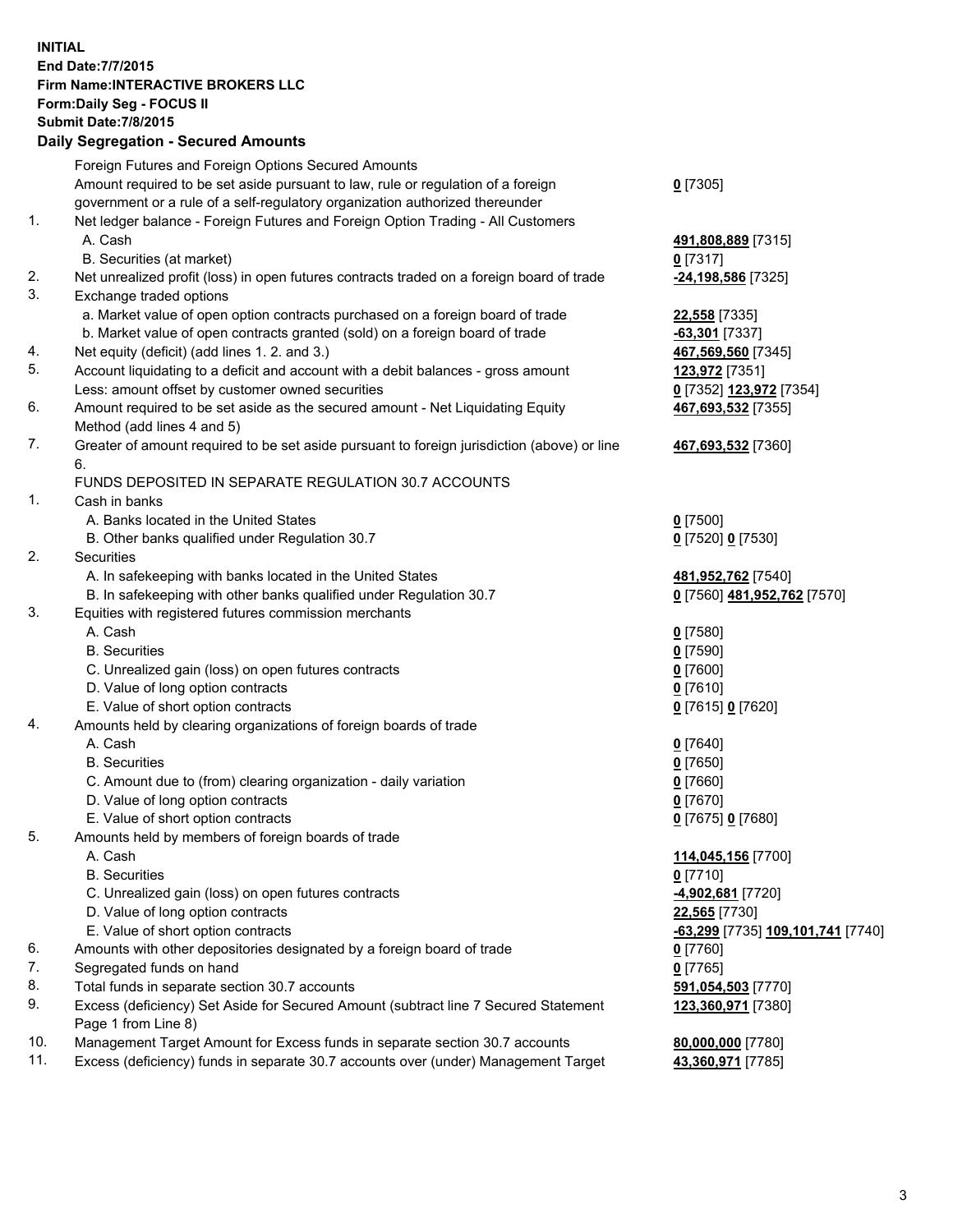**INITIAL End Date:7/7/2015 Firm Name:INTERACTIVE BROKERS LLC Form:Daily Seg - FOCUS II Submit Date:7/8/2015 Daily Segregation - Segregation Statement** SEGREGATION REQUIREMENTS(Section 4d(2) of the CEAct) 1. Net ledger balance A. Cash **2,603,120,340** [7010] B. Securities (at market) **0** [7020] 2. Net unrealized profit (loss) in open futures contracts traded on a contract market **9,304,090** [7030] 3. Exchange traded options A. Add market value of open option contracts purchased on a contract market **80,966,186** [7032] B. Deduct market value of open option contracts granted (sold) on a contract market **-164,495,337** [7033] 4. Net equity (deficit) (add lines 1, 2 and 3) **2,528,895,279** [7040] 5. Accounts liquidating to a deficit and accounts with debit balances - gross amount **361,531** [7045] Less: amount offset by customer securities **0** [7047] **361,531** [7050] 6. Amount required to be segregated (add lines 4 and 5) **2,529,256,810** [7060] FUNDS IN SEGREGATED ACCOUNTS 7. Deposited in segregated funds bank accounts A. Cash **430,606,310** [7070] B. Securities representing investments of customers' funds (at market) **1,385,535,156** [7080] C. Securities held for particular customers or option customers in lieu of cash (at market) **0** [7090] 8. Margins on deposit with derivatives clearing organizations of contract markets A. Cash **10,509,945** [7100] B. Securities representing investments of customers' funds (at market) **91,114,126** [7110] C. Securities held for particular customers or option customers in lieu of cash (at market) **0** [7120] 9. Net settlement from (to) derivatives clearing organizations of contract markets **-138,130** [7130] 10. Exchange traded options A. Value of open long option contracts **1,173,912** [7132] B. Value of open short option contracts **-3,476,217** [7133] 11. Net equities with other FCMs A. Net liquidating equity **-67,900,301** [7140] B. Securities representing investments of customers' funds (at market) **883,154,686** [7160] C. Securities held for particular customers or option customers in lieu of cash (at market) **0** [7170] 12. Segregated funds on hand **0** [7150] 13. Total amount in segregation (add lines 7 through 12) **2,730,579,487** [7180] 14. Excess (deficiency) funds in segregation (subtract line 6 from line 13) **201,322,677** [7190] 15. Management Target Amount for Excess funds in segregation **155,000,000** [7194]

16. Excess (deficiency) funds in segregation over (under) Management Target Amount Excess

**46,322,677** [7198]